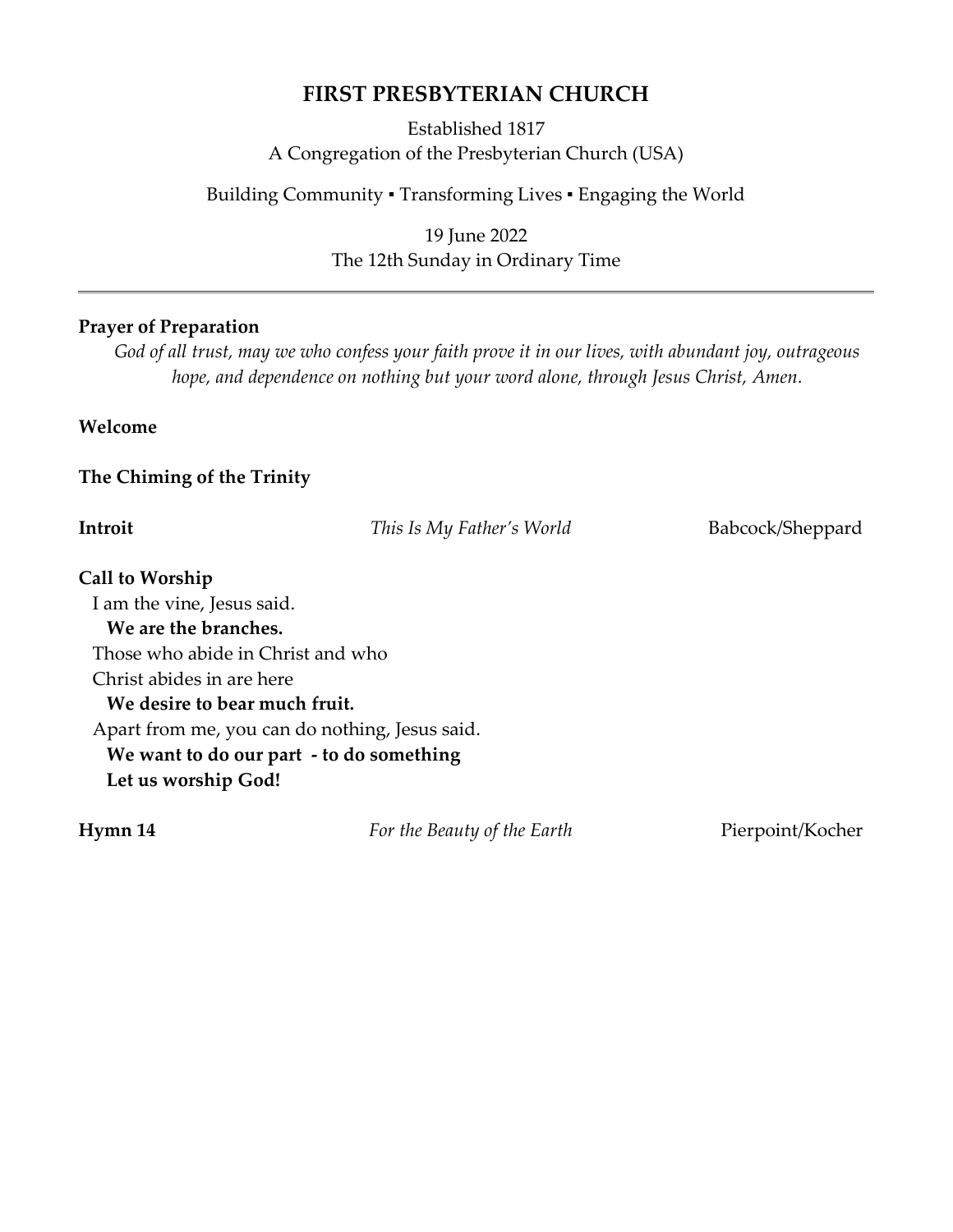

# **Call to Confession**

### **Prayer of Confession**

**Gracious God, our sins are too heavy to carry, too real to hide, and too deep to undo. Forgive what our lips tremble to name, what our hearts can no longer bear, and what has become for us a consuming fire of judgment. Set us free from a past that we cannot**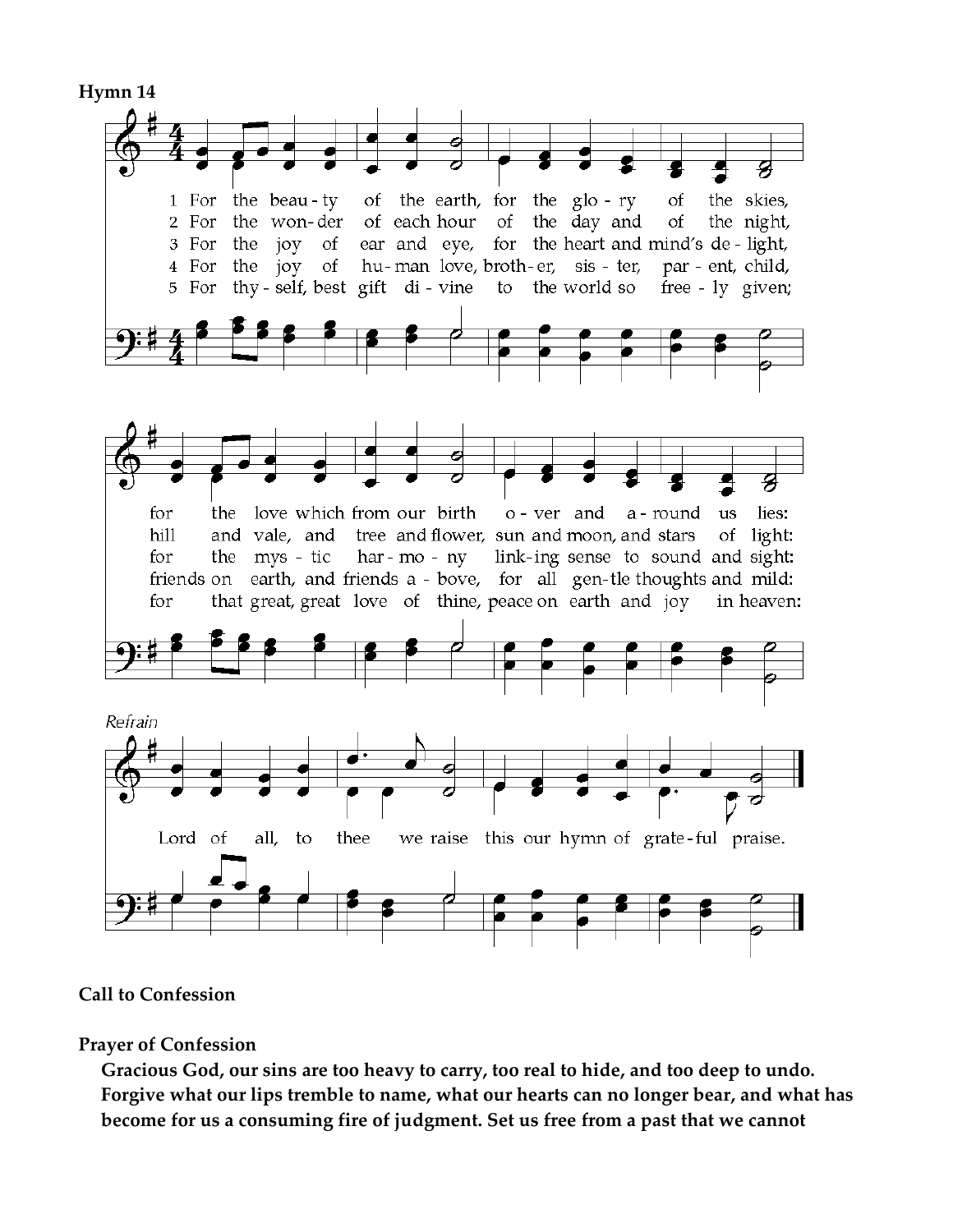**change; open to us a future where we can be changed; and grant us grace to grow more and more in your likeness and image.** 

*(we pause for a time of silent confession)*

**Create in us a clean heart, O God. Restore to us the joy of your salvation and sustain us with your bountiful Spirit through Jesus Christ, the light of the world. Amen**

#### **Assurance of Pardon**

**Summary of the Law** Matthew 22:37-39 **"'You shall love the Lord your God with all your heart, and with all your soul, and with all your mind.' This is the greatest and the first commandment. And a second is like it, 'You shall love your neighbor as yourself.'"**

#### **Prayer for Illumination**

#### **Hebrew Bible Reading** 1 Samuel 18:1-9

The Word of the Lord. **Thanks be to God.**

**Sermon The Rev. Dr. Anna Pinckney Straight** 

**Affirmation of Faith A Declaration of Faith, 1977** 

**Jesus was what we are. He grew up in a family and a society troubled by the common problems of the world. His knowledge was limited by his time and place in history. He felt deeply the joy of friendship and the hurt of being rejected. Jesus prayed, struggled with temptation, knew anger, and was subject to suffering and death. He was like us in every way except sin.** 

 **Jesus was what we should be. He served his Father with complete trust and unwavering obedience. He loved all kinds of people and accepted their love. In constant dependence upon the Holy Spirit, Jesus allowed no temptation or threat to keep him from loving God with his whole being and his neighbor as himself.** 

**We recognize in Jesus what God created us to be. He exposes our failure to live as he lived. He demonstrates the new humanity God promises to give us through him.** 

**Anthem** *Cantate Domino "Sing to the Lord"* David Hurd Psalm 98

**Prayers of the People and Lord's Prayer**

**…Our Father who art in heaven, hallowed be Thy name. Thy kingdom come, Thy will be done, on earth as it is in heaven. Give us this day our daily bread; and forgive us our debts, as we forgive our debtors; and lead us not into temptation, but deliver us from evil. For Thine is the kingdom and the power and the glory, forever. Amen**